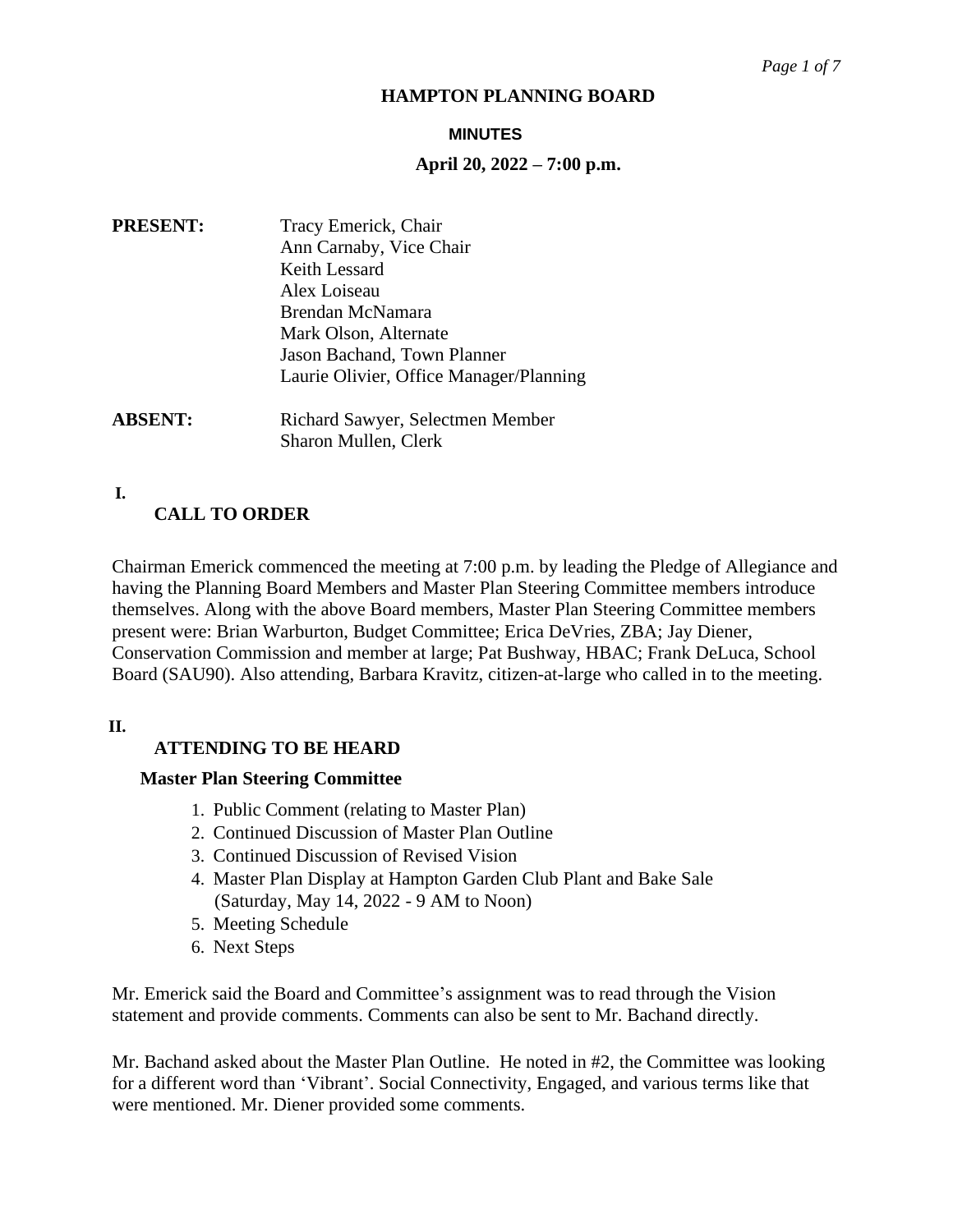### **MINUTES**

# **April 20, 2022 – 7:00 p.m.**

Mr. Emerick is getting used to 'Vibrant' now because it is stated so much. Mr. Diener said at the prior meeting some noted they did not understand what 'Vibrant' meant in this capacity. Ms. Carnaby looked at others (one of 5 themes). Ms. Carnaby asked about "Cohesive Community". Mr. DeLuca likes "Vibrant" – it may be the word to stay with for now. It projects an image for Hampton. Ms. DeVries likes "Vibrant". Maybe change other 'vibrant' words in other places in the document. She also likes "Cohesive". Mr. Warburton thinks it encompasses many meanings. He likes it as part of the five themes. **All decided to go with "Vibrant".**

Mr. McNamara said the last bullet of #2 – **he wants to see "reinvigorate" changed**. He can park for free and can go to restaurants. He noted downtown has already been revitalized. He noted Mr. Diener did a great job with his comments. **Mr. Bachand asked if saying "invigorate" and within the same sentence adding "further" before business activity would work. There was consensus.**

# **Ms. Bushway discussed the HBAC, and she asked if we should include the Hampton Beach Village District (under #3, third bullet). Everyone agreed.**

Mr. Diener discussed including all of Hampton. The HBAC has a beach Master Plan.

Mr. Lessard asked about the State being a partner because of Economic Development. **We can add "State of New Hampshire" also. We have six State agencies that work here in Hampton**. He thinks adding two more sentences—elaborating on the agencies should occur.

Ms. Kravitz wants to see **tax-based revenue** added. How does that get worked in was asked. It should be addressed. **Mr. Bachand will work that in with Resilience.** Ms. Kravitz is hopeful that when we get a draft it will have Resilience's viewpoints, i.e. to hear what our consultants think about everything and what recommendations they have. Ms. DeVries said that should be under "actions".

Ms. Kravitz discussed **schools and education. There should be an insert somewhere**. It should be part of the overall concept. **Mr. Bachand will relay this to Resilience.**

Ms. Kravitz asked that all **pages be numbered** and **have a date on them**.

The revised Vision was discussed. Resilience needs to know where to go with this document. Mr. Diener did provide edits. Ms. Carnaby provided edits today as well.

Mr. Bachand discussed the "Vision Statement" first. The Vision Statement can and should stand on its own. The "Holistic Approach" text could be used as a plan introduction. The other sections (Current Conditions and Future Changes) could simply be integrated throughout the plan as appropriate. Mr. Bachand asked for the Committee's thoughts on this approach.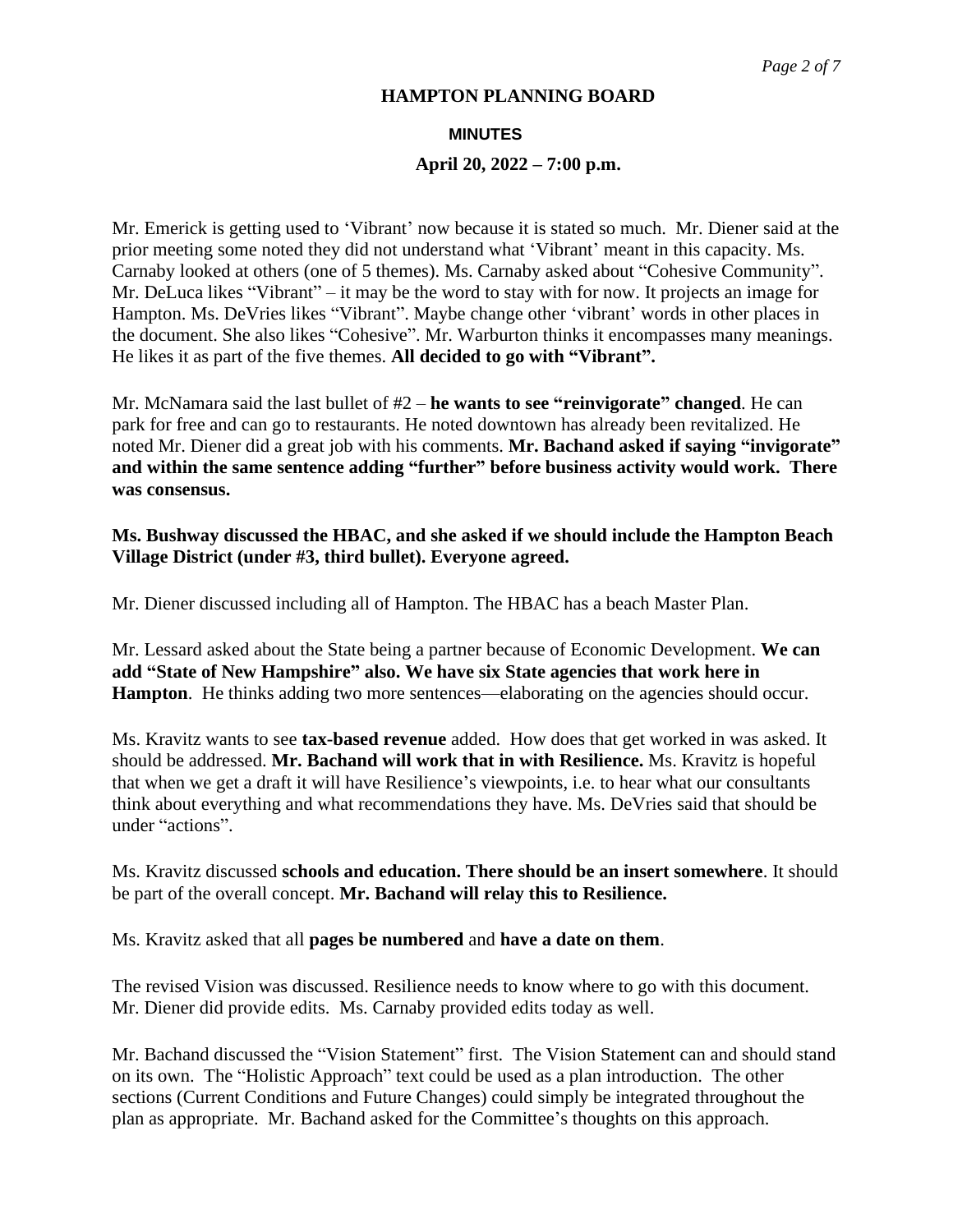#### **MINUTES**

# **April 20, 2022 – 7:00 p.m.**

Mr. Emerick likes Ms. Carnaby's version. Mr. Warburton likes Ms. Carnaby's version. Ms. Carnaby said we wanted the new style of Master Plan that was a narrative. Ms. Carnaby said it leads into the outline nicely.

Mr. Loiseau likes Ms. Carnaby's version as well. He likes adding "voluntary". The current sentence makes him think that the Town is going to force people from their homes from areas prone to flooding. Add "Voluntary" to Ms. Carnaby's.

Ms. DeVries likes Ms. Carnaby's version also. By 2035, sounds like a deadline. It was asked if "through" and "include" would be better. How do we or can we get there.

Mr. Emerick discussed other Towns who do not have resources the way Hampton does. We have human capital. We have committed people in Town.

**Mr. DeLuca said we can drop "In 2035**". **Mr. Bachand will discuss this with Resilience**. Mr. Olson asked if it is too open-ended, will anything get done. Ms. Kravitz said how about saying "at least to 2035". We will give this to Resilience for their input.

Mr. Lessard asked about including benchmarks. Mr. Bachand said the implementation portion of the Plan will define this. People will be working on implementation to keep the plan alive. Mr. Diener agrees that is a better place for this.

Ms. DeVries does not want to use the present tense here. Mr. Diener said "will continue to be". Mr. McNamara said maybe the first sentences could be moved to the end of that paragraph.

Mr. Warburton said to say **the Town of Hampton will continue to be…"** It's always being worked on. He likes that. No dates to be included. **Ms. Bushway said to use "enhances"** or "**expand its identity as**". We want to show we have it now, but there are things we want to build on.

Ms. Carnaby said to move the bold "Vision Statement" title so the first paragraph (Holistic Approach) is all about what we are talking about. Transition so that paragraph becomes part of the Vision Statement.

Mr. Bachand does not see the first paragraph (Holistic Approach) as a Vision Statement.

**Mr. Lessard said "By 2035 and beyond…".** Mr. Diener asked why do we need a date. Mr. Diener asked where 2035 came in to play.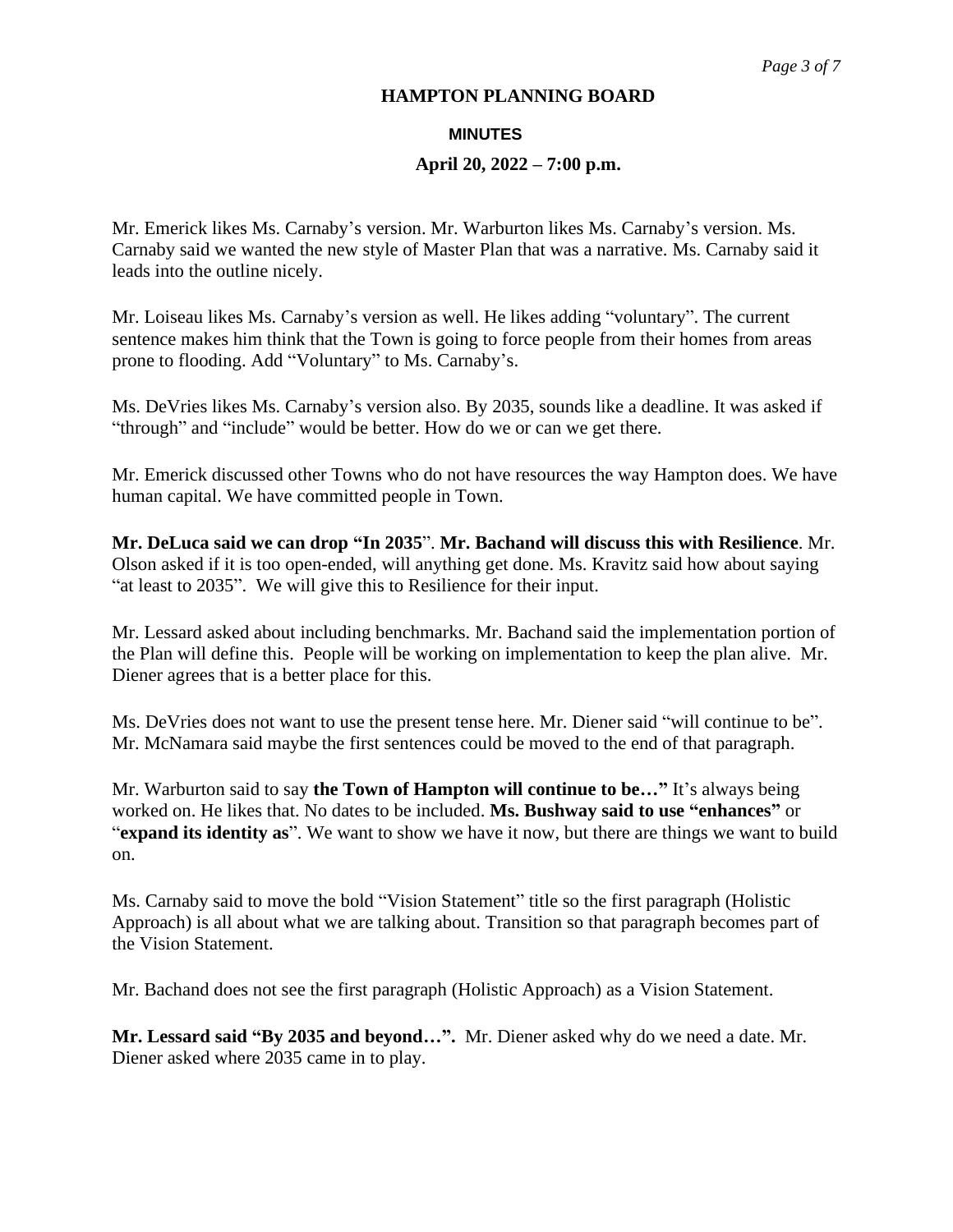#### **MINUTES**

### **April 20, 2022 – 7:00 p.m.**

Mr. Bachand said if the Planning Office works with Resilience, focuses on not using the present tense, and works tonight's comments into Ms. Carnaby's (Vision Statement) paragraph, he thinks we are in good shape. The Committee agreed.

Ms. Kravitz discussed "woven". Sounds like knitting. Others liked the word.

Mr. Bachand noted that on May  $14<sup>th</sup>$  from 9:00 a.m. to Noon, the Hampton Garden Club has their plant and bake sale. We were invited to display at the event. Information on the Master Plan Update will be displayed at the Center School. Information from the Forum will be on the tables. The wish tags will be on there also for any final comments.

We also have a revised meeting schedule. It shows where we are at now. They will check in with the Steering Committee in July. Future Land Use Map (draft) will be provided for discussion. There is a Forum in September. This (Master Plan Outline and Vision) is not the last bite of the apple.

In July and September the Steering Committee shall meet again. If there is something substantive where we need to meet otherwise, Mr. Bachand will let the Committee know.

# **Ms. Kravitz said about 2023, what does the contract say was asked. Recognition that there is an extra month in here should be checked out. If it's not allowable in the contract, it should be adjusted. Mr. Bachand will double check that.**

Ms. Carnaby discussed the program (Flood Smart Roundtable) from last night about planning for sea level rise and flooding issues as far as our roads are concerned. It was an RPC project. It was frightening seeing roads that may not be here over time. Dave Walker at the RPC did a great job. A re-broadcast will be on the SHEA website. Seacoast Transportation and Vulnerability Assessment website will have this video as well. Making changes to the roadways and environment was discussed. Mr. Bachand said it was very eye-opening. Ms. Bushway agreed. Look at the timelines; we've already missed the window on some of the addresses. SHEA is the Seabrook/Hampton Estuary Alliance and RPC is the Rockingham Planning Commission. It was noted that we should get this presentation on the Town website.

Mr. Lessard asked how one deals with this without instilling panic or actions that property owners can take into consideration. It needs to be an honest presentation and not doomsday.

Mr. Bachand said maybe Dave Walker can come and give the presentation to our Board. Maybe at the May or June meeting. Looking at our Zoning Ordinance again, we may benefit from seeing the video. Ms. DeVries noted maybe the ZBA should be a part of Mr. Walker's presentation.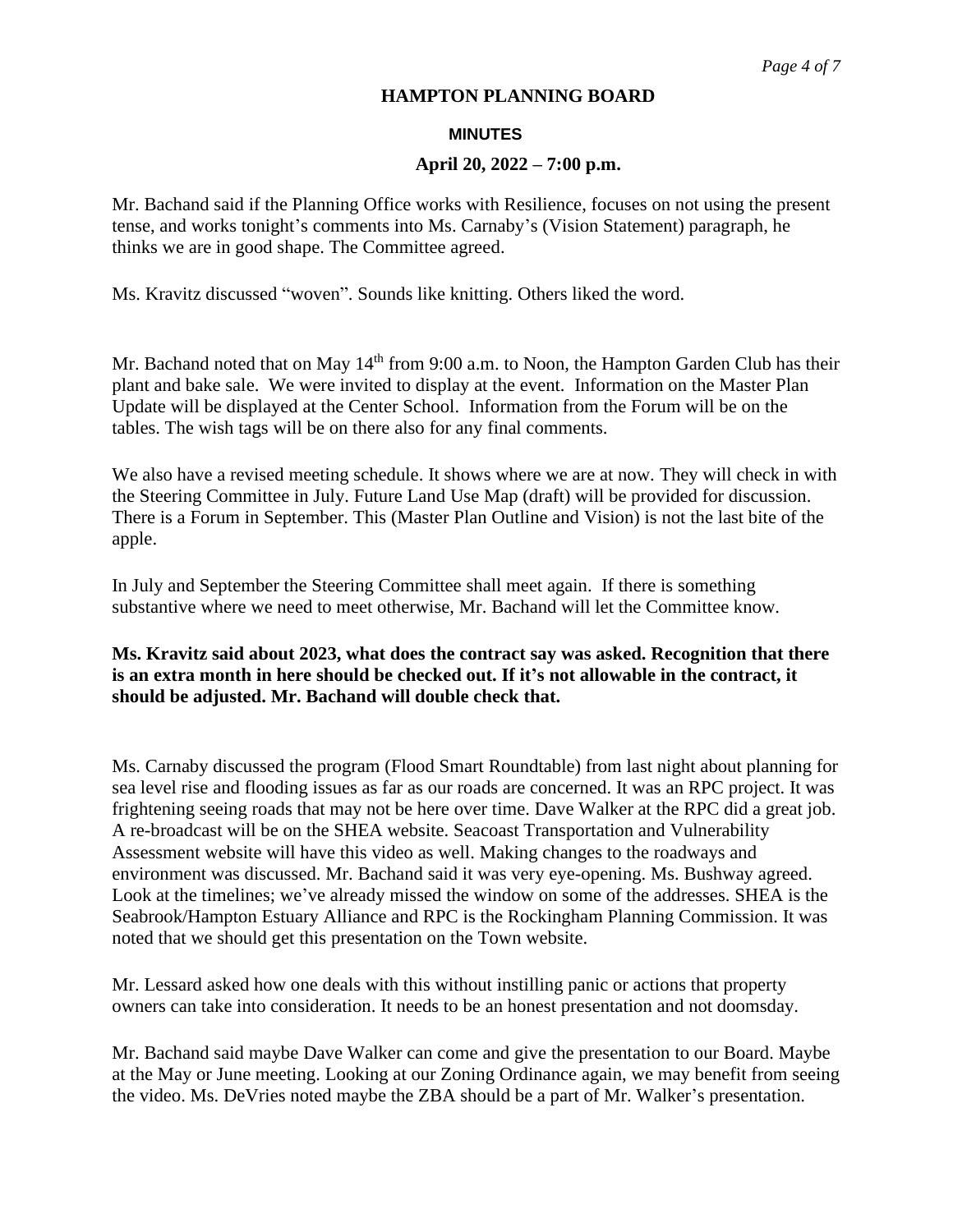#### **MINUTES**

# **April 20, 2022 – 7:00 p.m.**

# **III. C**

# **CONTINUED PUBLIC HEARINGS**

# **IV. N**

# **NEW PUBLIC HEARINGS**

**V. C**

# **CONSIDERATION OF MINUTES of April 6, 2022**

**MOVED** by Mr. Lessard to accept and approve the April 6, 2022 Minutes. **SECOND** by Mr. McNamara. **VOTE: 5 – 0 – 1 (Olson) MOTION PASSED.**

**VI. C**

# **CORRESPONDENCE**

**VII. O**

# **OTHER BUSINESS**

# • **Update on PREPA Grant Project involving Local Land Use Regulations**

Mr. Bachand provided an update. He noted the Project Committee has been meeting together with the Planning Office. Ms. Carnaby is representing the Planning Board. The audit had uncovered inconsistencies in our Floodplain Management Ordinance, which was adopted in 2017. The State Building Code had subsequent changes. There are inconsistencies. Abigail Lyon (PREP) and Nathalie DiGeronimo (DES) discussed taking a more comprehensive look at the Floodplain Management Ordinance and incorporating the Coastal Flood Risk Part II Guidance.

The PREPA grant ends around June or July. With Ms. DiGeronimo's assistance, we have developed four Sea Level Rise Design Flood Elevation options and more will follow on those. There will be a presentation with SHEA in June to satisfy our outreach component. Mr. Bachand has been asked to present to the CAW (Coastal Adaptation Workgroup) in August also.

Mr. Bachand has been working on a Flood Smart Seacoast Technical Assistance application. It would allow us to continue this project without delay to vet the options, do additional public outreach, develop amendments, and accomplish what couldn't be accommodated under the smaller (PREPA) grant window. The technical assistance would run to the end of 2023, and an amendment could be ready for ballot for March of 2024. The Town Manager approached the Board of Selectmen and they were in support. Mr. Bachand asked for support from the Board. He is hopeful that we will be awarded the technical assistance and advance this project. The Planning Board supports this.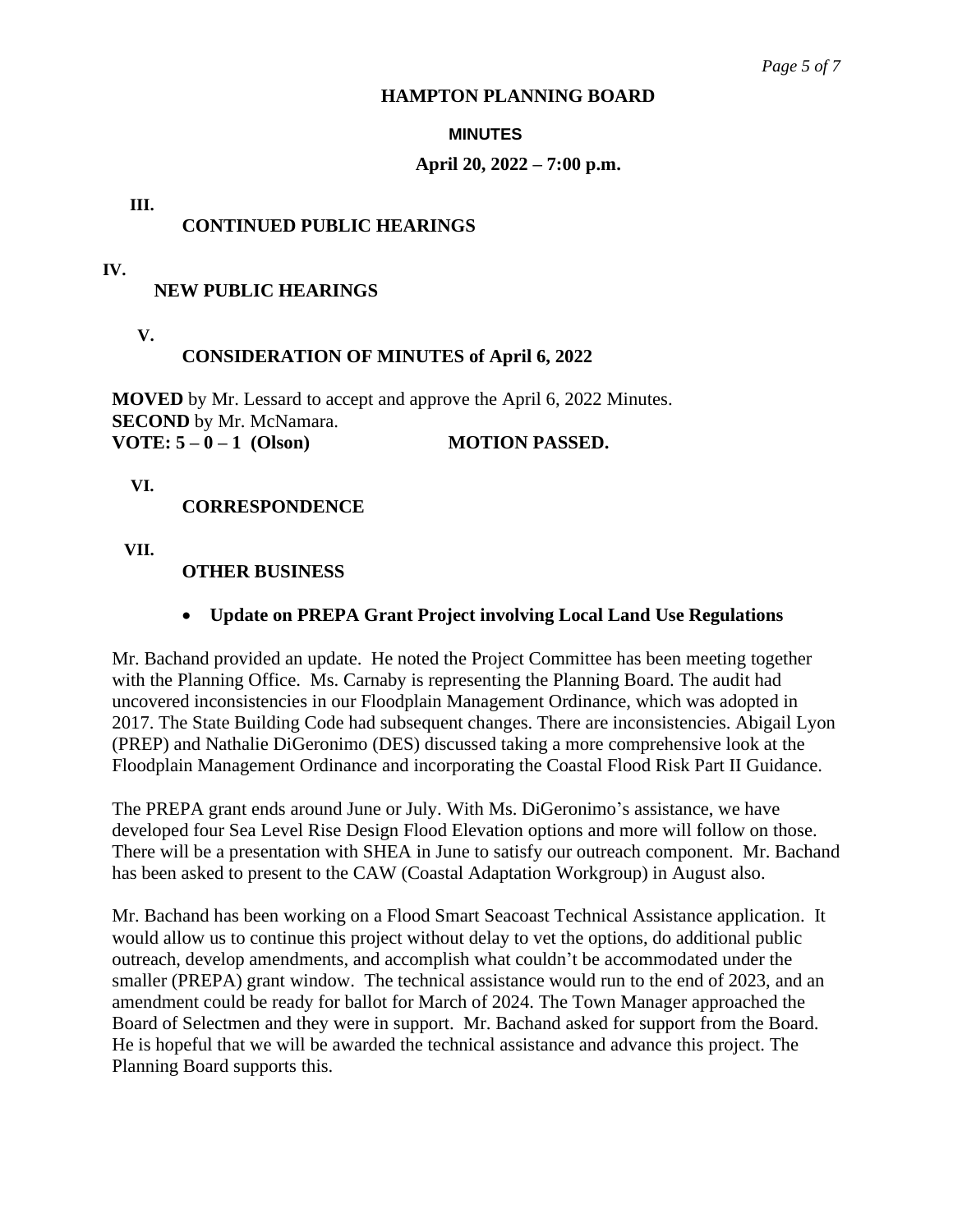### **MINUTES**

# **April 20, 2022 – 7:00 p.m.**

Mr. Lessard asked about freeboard. It's one foot, but there was also the height change. If the maximum building height is 35 feet, and 3 feet of freeboard is provided, the maximum building height becomes 38 feet. One foot is the minimum. Do we need to go to three feet now was asked by Mr. Lessard. Raising the freeboard has to go through the community (Town vote).

# • **Exactions for Off-Site Improvements involving New Developments**

Mr. Bachand noted that in 2019 the Board discussed this topic. When we had the Mary Batchelder/Timber Swamp development (Silvergrass), the Board did put a stipulation for exactions in place. Ms. Kravitz sent an email and gave some corresponding materials that were provided to the Board. Seabrook's exaction ordinance was brought up. Enabling legislation is attached also. Exactions have benefitted Seabrook. Exactions could be added to our Land Use Regulations. Seabrook has them in its Site Plan Regulations. Haverhill (NH) has them also. Is the Board interested in pursuing this was asked.

Mr. Loiseau saw Seabrook's exaction material. He thinks it could be reasonable for Hampton. Ms. Carnaby said it will serve us well to get however we want to be able to use exactions into our documents. Planning Boards in the RSA's are permitted to use them. The I-95 improvements could be help with exactions.

Mr. McNamara asked Ms. Kravitz about impact fees. Reducing impact fees was discussed. Ms. Kravitz said the exactions are toward the end of the RSAs that define impact fees. An exaction fee is a deal between a developer and the Planning Board.

Ms. Kravitz discussed attorneys for commercial developments along Route One in Seabrook – they are familiar with this. We need a plan for this. It needs to be well thought through. Bruce Mayberry helped Seabrook with their exaction ordinance.

Mr. Emerick said we should move forward on including this. We can state it so that there is no rabbit out of the hat. **We should add it to our Ordinances as well.** 

Ms. Carnaby said with the I-95 project, it will be important. Both projects are only accessible by I-95. It will drain the Town's infrastructure.

Mr. Emerick discussed funding from the State for rentals. There is funding for rentals per Mr. Emerick. The funding pays towns 10,000 per unit for rentals. There is incentive to do it. There is a project next to the Old Salt that may occur.

Mr. Lessard asked about getting funding. SP14 (Seabrook Ordinance) at the top, how trade-offs for condos that were houses and redevelopment was discussed. Impact fees with refunds and exactions are other ways of doing off-site improvements.